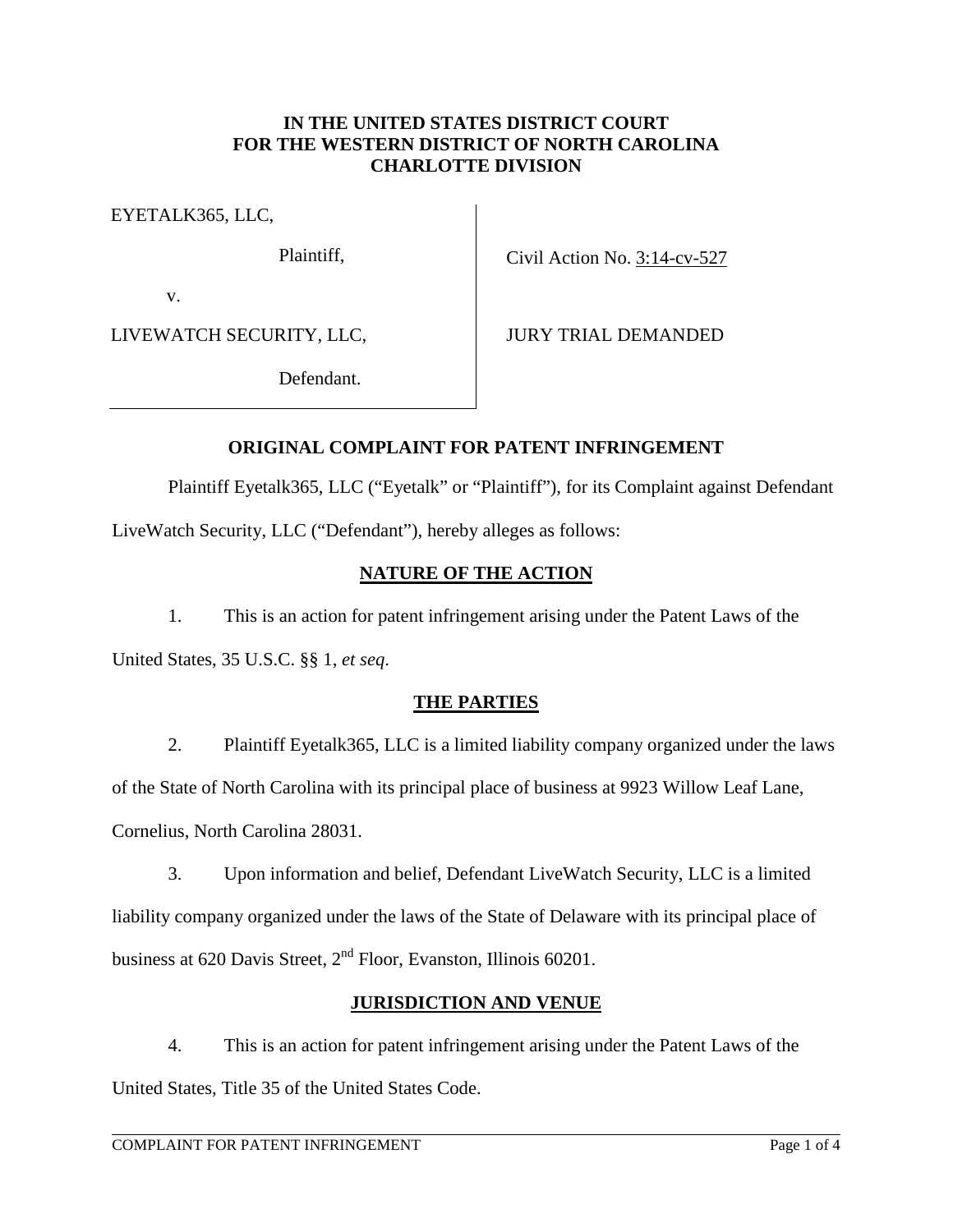5. This Court has subject matter jurisdiction under 28 U.S.C. §§ 1331 and 1338(a).

6. Defendant is subject to this Court's specific and general personal jurisdiction pursuant to due process and/or the North Carolina Long-Arm Statute, due to its substantial business in this forum, including acts constituting direct infringement as alleged herein occurring within this forum.

7. Venue is proper in this judicial district under 28 U.S.C. §§ 1391 and 1400(b).

#### **COUNT I – INFRINGEMENT OF U.S. PATENT NO. 8,139,098**

8. The allegations set forth in the foregoing paragraphs 1 through 7 are hereby realleged and incorporated herein by reference.

9. On March 20, 2012, United States Patent No. 8,139,098 (the "'098 Patent"), entitled "Video Communication Method For Receiving Person At Entrance," was duly and legally issued by the United States Patent and Trademark Office. A true and correct copy of the '098 Patent is attached as Exhibit A to this Complaint.

10. Eyetalk is the assignee and owner of the right, title and interest in and to the '098 Patent, including the right to assert all causes of action arising under the '098 Patent and the right to any remedies for infringement.

11. In violation of 35 U.S.C. § 271, Defendant has directly infringed and continues to directly infringe, both literally and/or under the doctrine of equivalents, the '098 Patent by making, using, offering for sale, selling, and/or importing systems in the United States, including within this judicial district, that perform the steps of detecting a presence of a person at an entrance, transmitting video of the person at the entrance using a camera located proximate to the entrance, and providing a graphic user interface to a remote peripheral device where a user of the remote peripheral device can view the video of the person at the entrance as claimed in at least claim 1 of the '098 Patent, without the authority of Eyetalk.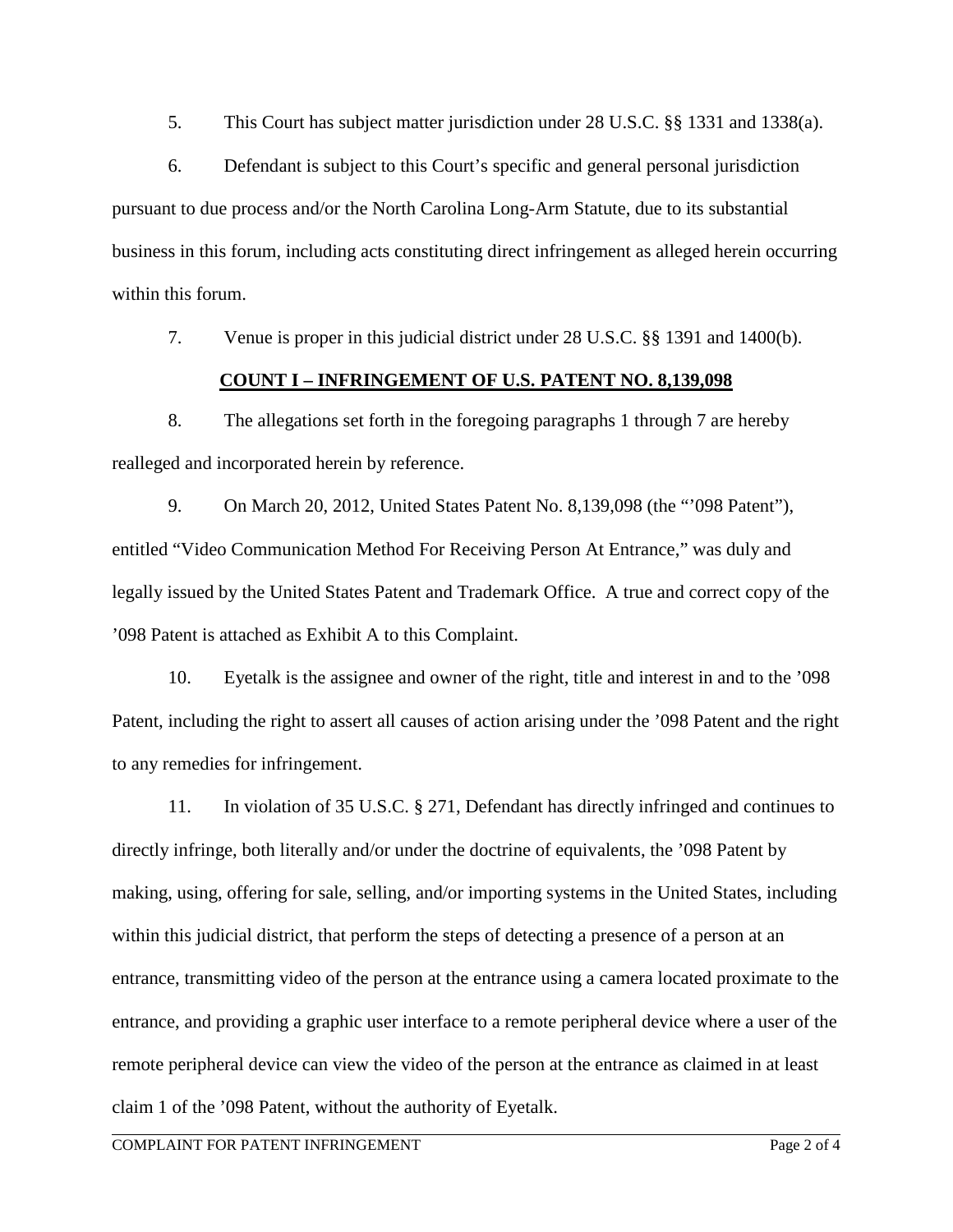12. Defendant has knowledge of the '098 Patent since at least filing of this Complaint.

13. Because of Defendant's infringing activities, Eyetalk has suffered damages and will continue to suffer damages in the future.

# **JURY DEMAND**

Pursuant to Rule 38 of the Federal Rules of Civil Procedure, Eyetalk demands a trial by jury on all issues triable as such.

## **PRAYER FOR RELIEF**

WHEREFORE, Eyetalk respectfully requests that this Court enter judgment for Eyetalk and against Defendant as follows:

A. An adjudication that Defendant has infringed the '098 Patent;

B. An award of damages to be paid by Defendant adequate to compensate Eyetalk for Defendant's past infringement of the '098 Patent and any continuing or future infringement through the date such judgment is entered, including interest, costs, expenses and an accounting of all infringing acts including, but not limited to, those acts not presented at trial;

C. An injunction ordering Defendant to pay an ongoing royalty in an amount to be determined for any continued infringement after the date judgment is entered;

D. A declaration that this case is exceptional under 35 U.S.C. § 285, and an award of Plaintiff's reasonable attorneys' fees;

E. An award to Eyetalk of such further relief at law or in equity as the Court deems just and proper.